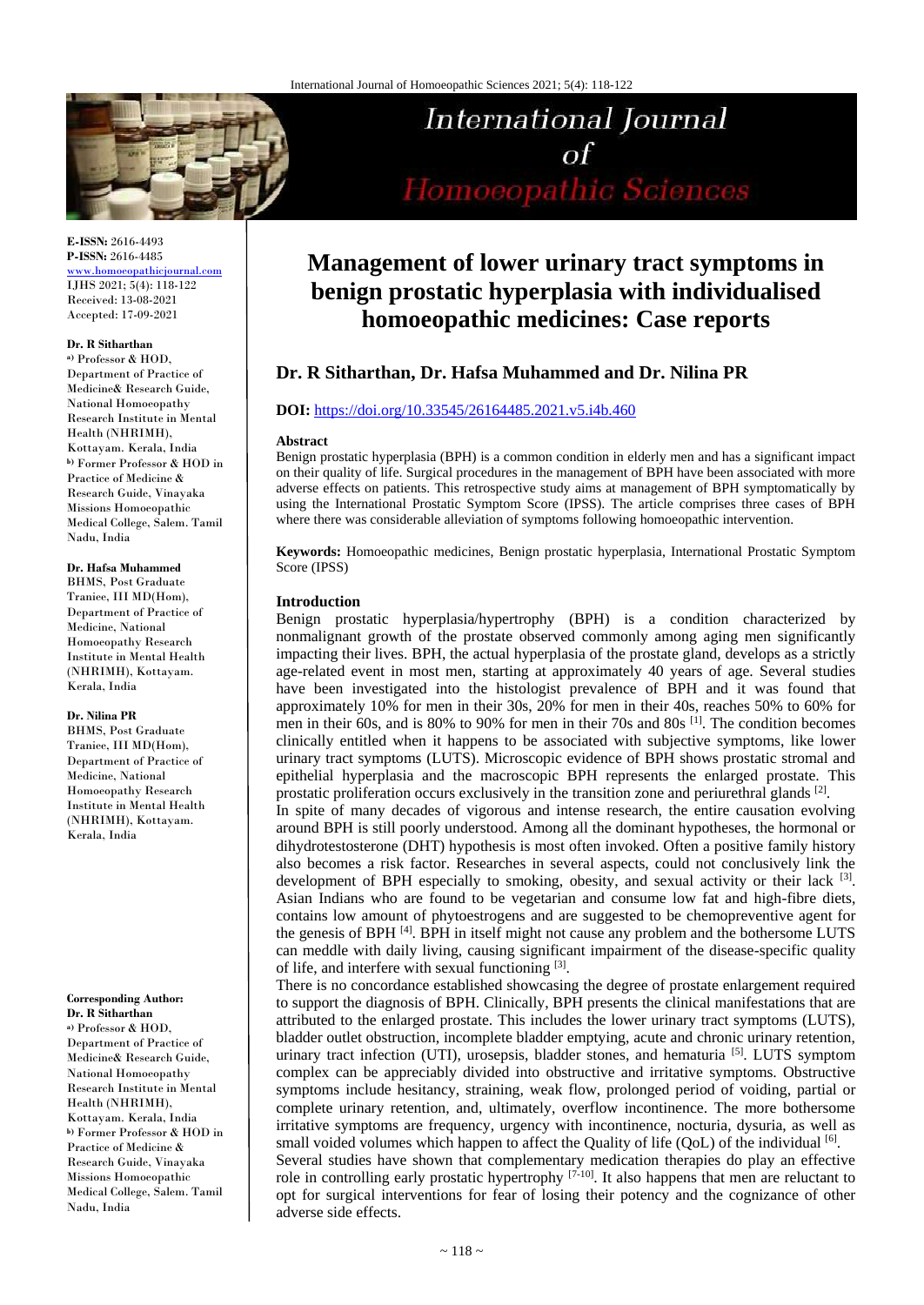Among complimentary system, homoeopathy plays a magnificent role for the alleviation of ailments. Several homoeopathic interventional studies on enlarged prostate found marked improvement in urinary symptoms of BPH patients [11-14] .

Diagnosis and assessment of BPH relies mostly on subjective patient reporting apart from USG. This subjective dependency for the elaboration of symptoms in men with LUTS demands a need for developing a symptom scoring system that can be used and reproduced to evaluate symptoms and hence can help to guide management strategies. One such scoring system is the International Prostate Symptom Score (IPSS). The IPSS was designed to be an easy, self-administered questionnaire which can be used even in primary health care clinics .The first version of IPSS was created by the American Urological Association (AUA) and consisted of seven questions and was named as AUA symptom index (AUA) or AUA-7. It was later endorsed by the World Health Organization as the IPSS. Evaluation of questionnaire consist of a combination of urinary storage and voiding symptoms, allowing the patient to choose 1 of 6 answers indicating increasing severity of the particular symptom. The scoring was assigned points from 0 to 5. The total score ranges from 0 to 35 (asymptomatic to very symptomatic). Additional 8<sup>th</sup> Question on QoL was added later on. It helps convert subjective symptoms into objective numbers that can be further quantified [15].

#### **Materials and Methods**

This retrospective study was done at the Practice of Medicine OPD unit of National Homoeopathic Research Institute in Mental Health, Kottayam. Three diagnosed cases of BPH were taken to consider the significant improvement in their condition post interventionally. Also the change in their QoL was considered for assessment. Assessment of symptomatology was done using before and after IPSS score. Follow-ups were considered for a period of 1 year.

#### **Case Information**

#### **Case 1**

Patient aged 67 years complained of obstruction to flow of urine since 2 years. He was often catheterized when the complaint was acute. The complaints occurred every year in same time. Now he has obstruction with burning pain on micturition, frequency with weak stream aggravated at night. Prostate specific antigen (PSA) was 4.6. In ultrasound (USG) there was moderate prostatomegaly. He had past history of dyspnoea on exposure to cold climate. No relevant past history. He had desire for sweets, urgency with frequent desire for evacuation, passes 3-4 times daily. He had a habit of smoking since 15 years.



**Fig 1:** Repertory chart (Case No:1)

He was prescribed Nux Vom 200/once in a week, according to the reportorial totality (Figure1).

| INTERNATIONAL PROSTATE SYMPTOM SCORE SHEET                                                                                                                                                              |                   |                           |                                                                             |                                                                  |                                       |                                                                                             |                                      | INTERNATIONAL PROSTATE SYMPTOM SCORE SHEET                                                                                                                                               |                                                              |                                       |                        |                                                                          |                     |                           |                |
|---------------------------------------------------------------------------------------------------------------------------------------------------------------------------------------------------------|-------------------|---------------------------|-----------------------------------------------------------------------------|------------------------------------------------------------------|---------------------------------------|---------------------------------------------------------------------------------------------|--------------------------------------|------------------------------------------------------------------------------------------------------------------------------------------------------------------------------------------|--------------------------------------------------------------|---------------------------------------|------------------------|--------------------------------------------------------------------------|---------------------|---------------------------|----------------|
| Authors, Australian<br>In cases - Dr. B. J. (1964) (1964)                                                                                                                                               |                   |                           |                                                                             |                                                                  |                                       | Alleithical - Bertraurent-<br>temporally E. Evanturer.                                      |                                      |                                                                                                                                                                                          |                                                              |                                       |                        |                                                                          |                     |                           |                |
| Name Officers 1.                                                                                                                                                                                        | <b>STATISTICS</b> |                           |                                                                             |                                                                  |                                       |                                                                                             |                                      | Search Market 1.                                                                                                                                                                         |                                                              |                                       |                        |                                                                          |                     |                           |                |
| line: 10 mp., milk                                                                                                                                                                                      |                   |                           |                                                                             |                                                                  |                                       |                                                                                             |                                      | No. 25. F. B.D.                                                                                                                                                                          |                                                              |                                       |                        |                                                                          |                     |                           |                |
| mot to<br>495 276 222<br>Age (Friday)<br>more air.<br><b>COLLEGE</b>                                                                                                                                    | $\sim$<br>$-11$   | <b>SALE</b>               | <b>SHEET</b><br>No. 1, No. 147<br>tion to 5.2 No long 2 Hy tinut. The tired | <b>Market</b><br><b>Safe</b>                                     | <b>MAIL</b><br><b>Started</b>         | <b>Street</b><br><b>Band</b>                                                                | -<br><b>SHOW</b>                     | 4144722<br>ALC UV<br><b>Ball Street</b><br><b>WARNER</b><br>$-200 - 20$                                                                                                                  | w<br>--                                                      | <b>The Corporation</b><br><b>Bart</b> | <b>District Co.</b>    | Am .- 3 Mod'll Motel<br><b>Sept.</b><br><b>MAAI Raffer Bridge By Rog</b> | Use at:             | $-$                       | m              |
| 1. Institute of the United<br>THE RAINFORCE IN 1990 THE CONTRACTOR<br>and state of two standarding year \$1000ml consultants.<br>after your \$1,0000 constraint.                                        | в                 |                           | э                                                                           | Ï                                                                | ٠                                     |                                                                                             | n                                    | <b>S. Become o'll derivered.</b><br>They be gree and it has what a new tached and<br>president of Advanced by their Martins Continued<br><b>Participate and Alaska</b>                   | ×                                                            | ٠                                     | ×                      | э                                                                        |                     | ٠                         |                |
| E HABIENTS<br>tive We are much. Not offer hand our load in<br>which ages are the low land after on fielded<br><b>COMPANY</b>                                                                            | ٠                 |                           | э                                                                           | э                                                                | ٠                                     | 3                                                                                           | ٠                                    | <b>S. SEEGHEET</b><br>that begin just built him the teacher better<br>article hand, my first two base officers, money<br>-                                                               | ö                                                            | ٠                                     | u                      | э                                                                        | ж                   | з                         |                |
| IL GUIDEATI ISSUE?<br>Final Ray and Adults: Now Adult Store cars Scott Line.<br>must ad more ware than the amount<br>---                                                                                | к                 | ٠                         | э                                                                           | x                                                                | ×                                     |                                                                                             | $\equiv$                             | A MODERN PRINTY<br>That Racial Hold, Ariz MacAntrian Ford, Ar-<br>dealer will look a pick that it block collect.                                                                         | ×                                                            | ٠                                     | ÷                      | ×                                                                        |                     | ×                         | ٠              |
| A. DRIAMOT<br>Fig. by any racing Autocher research and<br>affects to a sum of all results of                                                                                                            | ٠<br>$\sim$       |                           | з                                                                           | z                                                                | ×                                     | ÷                                                                                           | ٠                                    | <b>A. HANGHIT</b><br>to at the state month beam other three state functions<br><b>Shirt Commercial Avenue Co.</b>                                                                        | $\alpha$                                                     | з                                     | x                      | ×                                                                        |                     | п                         | ٠              |
| <b>CARD COMPANY AND INCOME.</b><br>A WORK EIGHAN<br>South West painting party of this policy For Far room Work By Alan Al-<br><b>CONTRACTOR</b>                                                         | ٠                 | ٠                         | э                                                                           | x                                                                |                                       | з                                                                                           |                                      | G. WEAR STRAIGH<br>State Mot and Auction State Advertising and Andrew Health<br><b>CONTRACT</b>                                                                                          | ÷                                                            | ٠                                     | ä                      | ×                                                                        | 准                   | ٠                         |                |
| a cause of<br>The first structured than 1980 The countries in such<br>all products for higher animational construction                                                                                  | ٠                 |                           | э                                                                           | $\mathbb I$                                                      | ٠                                     | 3                                                                                           | ÷                                    | <b>A. PRODUCE</b><br>The district med. They also see an exchange<br>a state to have a habital                                                                                            | ٠                                                            | ٠                                     | э                      | э                                                                        | ×                   | ٠                         | э              |
| CALL ALAN COMMUNIST<br><b>S. MONTONIA</b><br>That the provident Arts drive trace for the first<br>to built per a la scraal trat factore no craces.<br>we've sall you'd a true you give it the entropy   | <b>Boat</b><br>٠  | 1 local 1                 | 1 Ellison   Baltimore                                                       | 工                                                                | <b>STEWART</b><br>٠                   | <b>Territori</b><br><b>STATE</b><br>s                                                       | 3                                    | <b>E. MONTANA</b><br>from the last lately have seen them the second<br>sent alla gen ai la collada forta del fras anci castro.<br>and an auto sold the way of an in the second           | <b>Board</b><br>٠                                            |                                       | 1 Nov. 2 9 Nov.        | э                                                                        | Dillow T Ridge<br>٠ | <b>Tel:AG</b><br>$-$<br>з |                |
|                                                                                                                                                                                                         |                   |                           |                                                                             |                                                                  |                                       | SEE ALA RIS AREA de sus regedi la risalizada esta STR<br>to be related to activate the con- |                                      |                                                                                                                                                                                          | Which of the descending to regard to copyrights prove at the |                                       |                        | DIN, MODAE DAVIDA STOC  B.                                               |                     |                           |                |
|                                                                                                                                                                                                         |                   | <b><i>Island Rend</i></b> | Milk<br><b>ARANT</b>                                                        | <b>Black</b><br><b>USA Fue</b><br><b>ME</b><br><b>Black</b><br>m | ALC U<br><b>Black</b><br><b>Hotel</b> |                                                                                             | <b><i><u>Delaware</u></i></b> Rodrig |                                                                                                                                                                                          |                                                              | <b><i><u>Additional</u></i></b>       | <b>Ballie</b><br>ست    | <b>Book</b><br><b>MARKET</b><br><b>Hotel</b><br><b>HALL</b>              | -<br>-<br>-         | <b>SHOW:</b>              | <b>Service</b> |
| Mindsolinh Sat Lond and TKD (Jacobally ST/MITERAL)<br>Water lines to make the last of your life with which<br>acked construct for Manager is a sixt, here would<br>and their should be the plate state. | ٠                 |                           | з                                                                           | ж                                                                | ÷                                     | Б                                                                                           | ٠                                    | BEAUTY 12 UPS FOR TO UNITED STATES OF<br>It can write it speed the larged your telescott states<br>proved and their first fills and, if is done than second<br>an but more to this line. | ٠                                                            | ٠                                     | $\mathbb{R}$<br>$\sim$ | $\rightarrow$                                                            | ×                   | э                         |                |

**Fig 2:** International Prostatic Symptom Score (IPSS).Before Treatment(Case No:1)

**Fig 3:** International Prostatic Symptom Score (IPSS). After Treatment(Case No:1)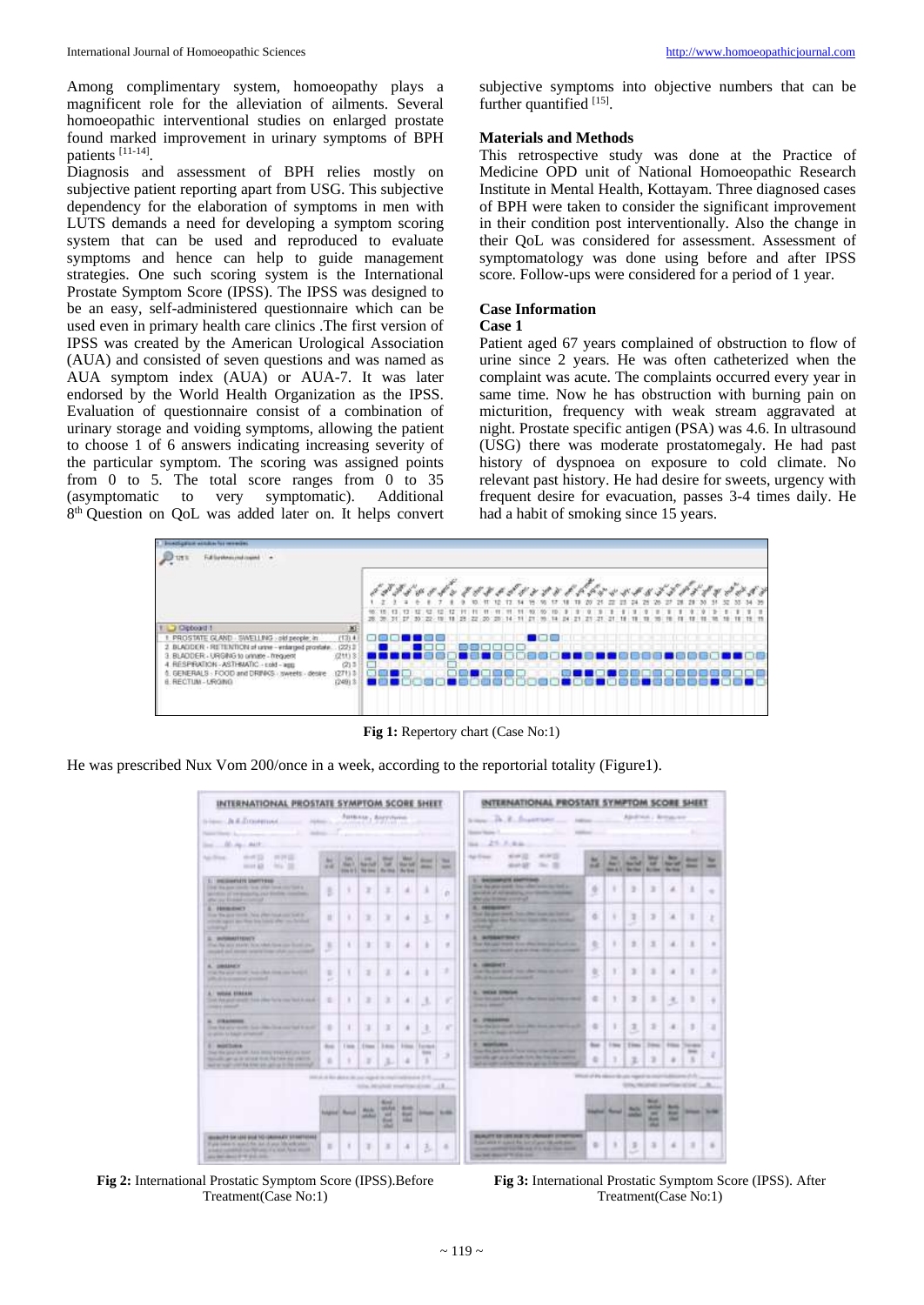| Date            | <b>Follow</b> up                                                                                                                                                    | <b>Medicines</b>                       |
|-----------------|---------------------------------------------------------------------------------------------------------------------------------------------------------------------|----------------------------------------|
| 18-04-019       | Pain while urinating sneezing on rainy weather                                                                                                                      | Rhus tox-200/6 doses-2 dose in a week. |
| $18-05-019$     | Pain while urinating got reduced than before                                                                                                                        | Sac lac-6 doses                        |
| 29-06-019       | Pain got relived. Sneezing got reduced itching of face and legs                                                                                                     | Sac lac-6 doses                        |
| 11-08-019       | Urinary complaints: pain on passing urine –reduced itching of face and legs persists <evening, night.<="" th=""><th>Sulphur-200/4 doses-1 dose/week</th></evening,> | Sulphur-200/4 doses-1 dose/week        |
| 11-12-019       | Urinary complaints-burning on micturition got reduced itching of skin-persists                                                                                      | Sulphur-200/4 doses-1 dose/week.       |
| 15-02-020       | Itching with blackish discolouration of face and lower limbs urinary complaints-relieved                                                                            | Sulphur 200/4 doses-1 dose/week        |
| $15-02-020$     | Itching with blackish discolouration of face and lower limbs urinary complaints-relieved                                                                            | Sulphur 200/4 doses-1 dose/week        |
| $21 - 03 - 020$ | Had cough with expectoration <early from="" him="" morning,="" sleep<="" th="" up="" wakes=""><th>Rumex-30/6 doses (acute prescription)</th></early>                | Rumex-30/6 doses (acute prescription)  |
| 21-05-020       | Urinary complaints-frequent desire to pass urine, frequent desire to pass stool-3-4 times /day                                                                      | Nux vom-200/4 doses 1 dose /week.      |
| 27-07-020       | Had cough with profuse expectoration<4am frequent urge to pass urine <night< td=""><td>Nux vom 200/4 doses 1 dose/week.</td></night<>                               | Nux vom 200/4 doses 1 dose/week.       |

#### **Case-2**

Patient aged 56 years complained of hesitancy with burning during micturition, urine slow stream with interrupted flow, increased frequency especially at night since 7 months. Slowly he developed difficulty to hold urine. He has history of hypothyroidism since 15 years and on Thyronorm tablets on alternate days since 15 years. He is diabetic since2 years with a maternal and paternal diabetic history. He has good appetite with increased thirst associated with dryness of

mouth. Desires fish and intolerance to shell fishes. Stools are hard and unsatisfied, incomplete sensation with occasional bleeding after defecation. Sweat profuse all over body. Thermally hot. Heartburn occurs when food is not taken in time. Initially the patient was given *Bryonia* on considering the acute totality; later considering the constitutional totality *Lycopodium* was prescribed (Figure 4).



INTERNATIONAL PROSTATE SYMPTOM SCORE SHEET INTERNATIONAL PROSTATE SYMPTOM SCORE SHEET APODIAL ...  $B.1.21m$  $2.2.4$ **Kultive** is a  $41.3.401$ Jan Frank abat (S) **MAP 23** as at 25 × ä  $\theta$ ä  $\overline{1}$ × ò ä ä ä ï ä × ä ï ä  $\circ$ ¥ ä, ä à ä E ă 3 ٠ ž ä ï ż ä s. ø ì ä 固 s ä 7 á s ä ä ä ö ¥ ä ä ä ä ä ×  $\lambda$ ä ¥  $\overline{0}$ ł,  $\mathbb{R}$  $\circ$ Y. ä ä **x** ä 3 ä 3 ż × ė  $\mathbf{z}$  $\overline{9}$ ä ï E s ë t ä 3 × Nos i in i. 1 feb Tim The ۹ ö ä ö  $\overline{3}$ ÷ ۱ ö × a ä  $\circ$  $\ddot{a}$ 3 × ä đ

**Fig 4:** Repertory chart (Case No:2)



**Fig 6:** International Prostatic Symptom Score (IPSS). After Treatment(Case No:2)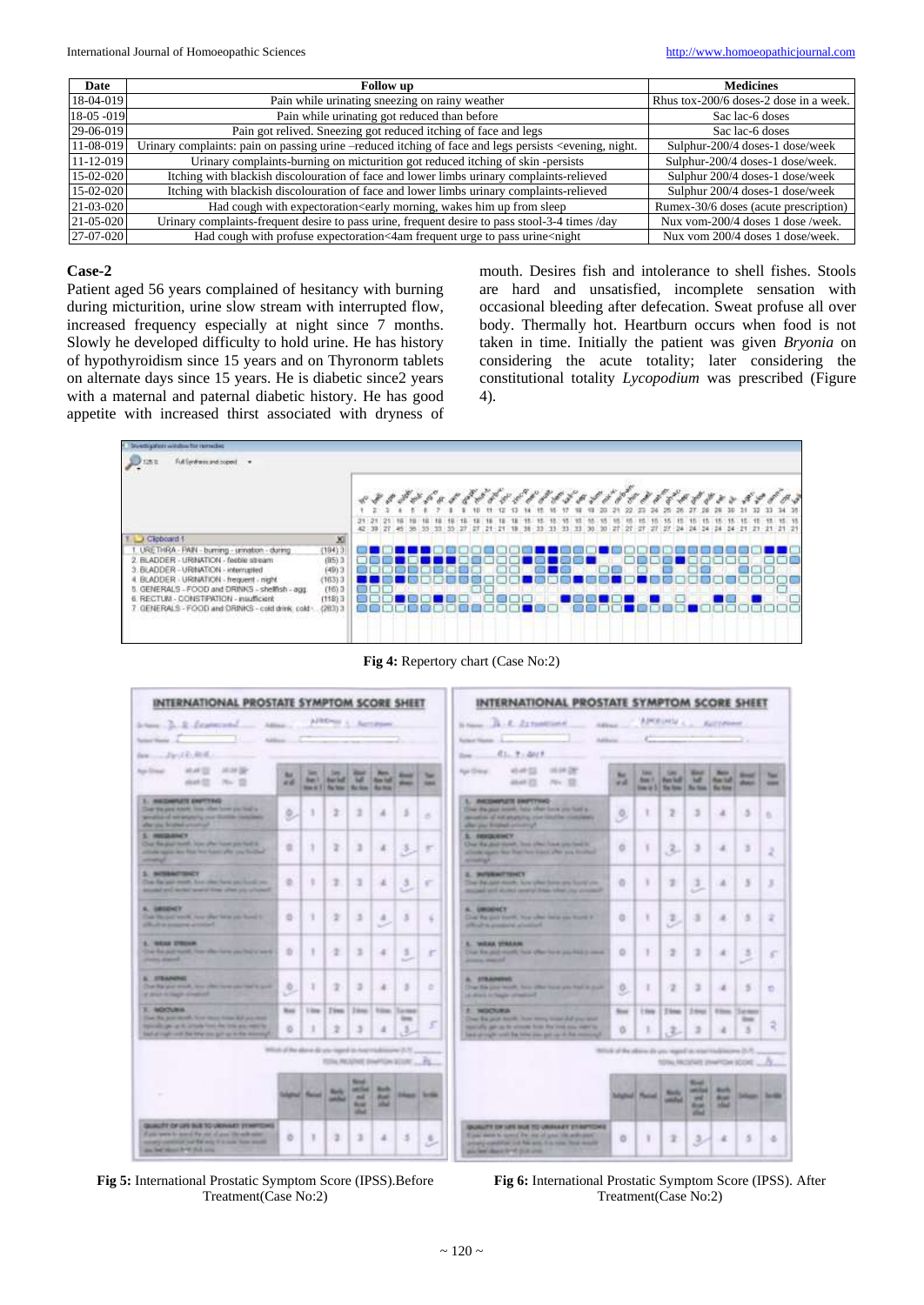| Date       | <b>Follow-up</b>                                                                                                                   | <b>Medicines</b>         |
|------------|------------------------------------------------------------------------------------------------------------------------------------|--------------------------|
| 14-12-2018 | Burning on micturition, stream and hesitancy. stools difficult with incomplete sensation thirst-                                   | Bryonia-200/4 doses      |
|            | increased                                                                                                                          | 1dose/week.              |
| 14-01-2019 | Hesitancy persists, burning during urination -reduced. frequency of urination -reduced. Cough,                                     | Bryonia 200/4 doses 1    |
|            | with scanty expextoration <night. hard,="" stools-difficult,="" td="" unsatisfactory.<=""><td>dose/week</td></night.>              | dose/week                |
| 25-02-2019 | Hesitancy persists. Burning during micturition reduced. Headache <morning on<="" td=""><td>Sac Lac -4 doses, 1 dose</td></morning> | Sac Lac -4 doses, 1 dose |
|            | waking.Generals-stool-difficult to pass. Sleep-good                                                                                | /week.                   |
| 18-04-2019 | Constipation persists. Hesitancy, with slow stream. Burning on micturition. Had distension of Lycopodium 200-4 doses. 1            |                          |
|            | abdomen with flatulence.                                                                                                           | dose/week                |
| 20-06-2019 | Hesitancy got reduced. slow stream of urine. Burning got reduced Distension of abdomen -                                           | Sac lac -4 doses. 1 dose |
|            | reduced. Constipation reduced.                                                                                                     | /week                    |
| 20-07-2019 | Burning micturition -reduced. hesitancy got reduced. slow stream of urine. Distension of                                           | Sac lac-4 doses 1 dose   |
|            | abdomen –got reduced. Constipation –reduced                                                                                        | /week                    |
| 21-09-2019 | Burning micturation on and off hesitancy >; distension present; Flatulence; bowels- moderate;                                      | Lycopodium 1M/2 dose.    |
|            |                                                                                                                                    | 15 days once / 1 dose.   |

#### **Case-3**

Patient aged 63 yrs complained of incontinence of urine, especially after drinking water, cold weather. Passes few drops of urine involuntarily before reaching the toilet. Patient was on conventional treatment since one year. Family history of Diabetes. Fullness of stomach after eating food. Thirst reduced. Desires alcoholic drinks. He used to have difficult evacuation when moving away from home. Hot patient. PSA was 2.35ng/ml*. Lycopodium* was given after repertorization (Figure 7).



**Fig 7:** Repertory chart (Case No:3)





**Fig 9:** International Prostatic Symptom Score (IPSS). After Treatment(Case No:3)